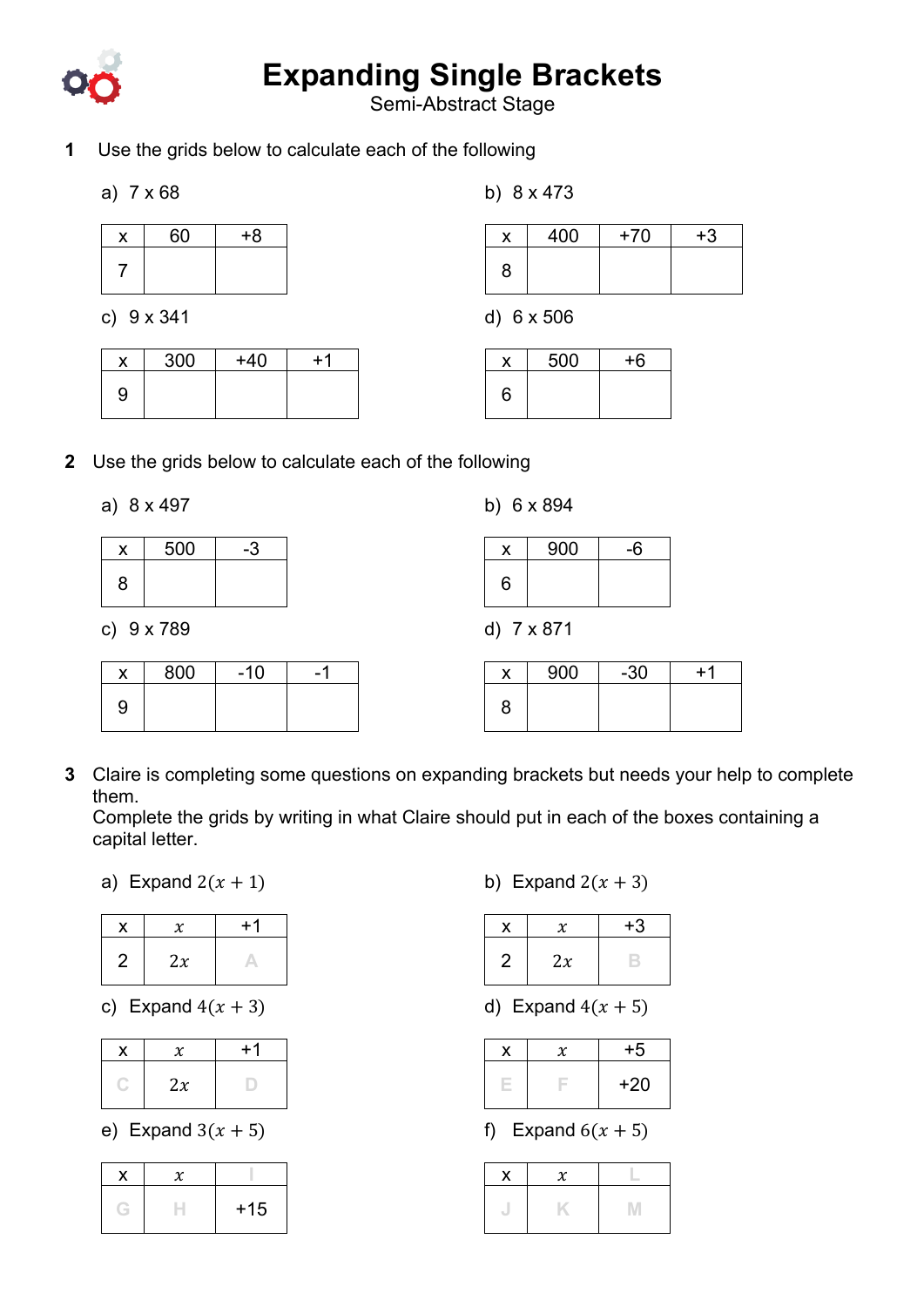g) Expand  $2(x + 5)$ 

i) Expand  $2(x - 6)$ 

| X |       |
|---|-------|
|   | $-10$ |

k) Expand  $3(x - 12)$ 

## m) Expand  $6(x - 4)$

o) Expand  $8\left(x-\frac{1}{2}\right)$ 

| . . | Υ |  |
|-----|---|--|
|     |   |  |

q) Expand  $4(2x - 3)$ 

| 2x |  |
|----|--|
| 8x |  |

s) Expand  $12(x - 1)$ 

| 12 |  |
|----|--|

u) Expand  $5(2x - 2)$ 

w) Expand  $5(2x - 2y + 1)$ 

|   | $-2y$ | $+1$ |
|---|-------|------|
| V |       |      |

h) Expand  $2(x - 5)$ 

| $\chi$ | -5    |
|--------|-------|
|        | $-10$ |

j) Expand  $3(x - 6)$ 

l) Expand  $6(x - 12)$ 

n) Expand  $6\left(x-\frac{1}{2}\right)$ 

p) Expand  $4(2x - 1)$ 

|   | 2x |  |
|---|----|--|
| 4 | 8x |  |

r) Expand  $4(3x - 3)$ 

| 12x |  |
|-----|--|

t) Expand  $6(2x - 2)$ 

| Λ |  |
|---|--|
|   |  |

v) Expand  $5(2x - 2y)$ 

| X | $-2y$ |
|---|-------|
|   |       |

x) Expand  $-5(2x - 2y + 1)$ 

| -၁ |  |  |
|----|--|--|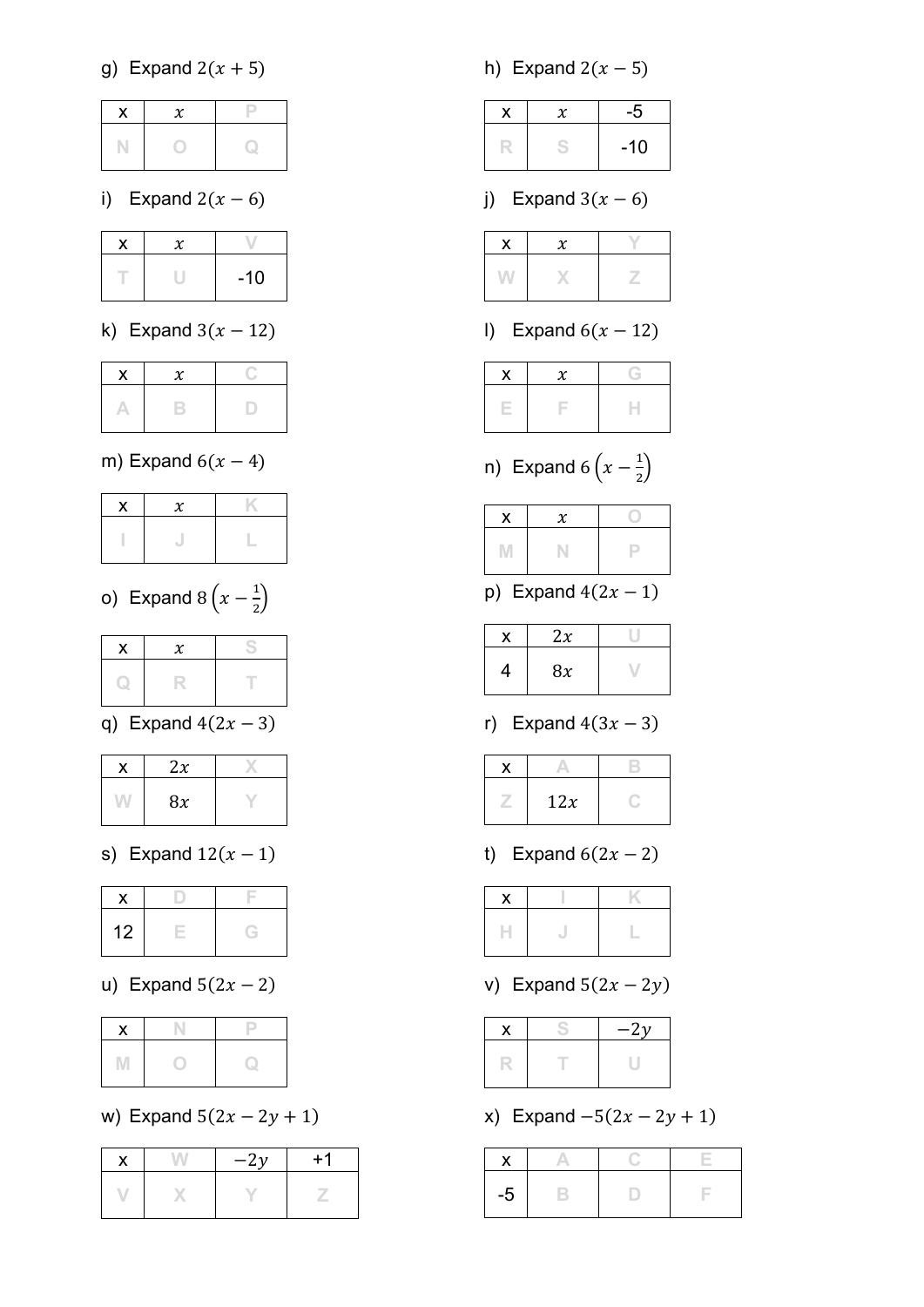## **4** Expand each of the following

a)  $3(x+2)$  b)  $6(x+2)$  c)  $12(x+2)$ 

d) 
$$
6(x+4)
$$
 e)  $6(x+8)$  f)  $8(x+6)$ 

g)  $4(2x + 12)$  h)  $3(4x + 4)$  i)  $4(4x + 3)$ 

j)  $4(3x + 4)$  k)  $5(3x + 4)$  l)  $5(3x - 4)$ 

m)  $6(3x-4)$  n)  $6(4x-3)$  o)  $12(4x-3)$ 

p)  $12(-3+4x)$  q)  $12(3+4x)$  r)  $12(3-4x)$ 

s)  $12(-4x + 3)$  t)  $-12(4x - 3)$  u)  $-12(-4x - 3)$